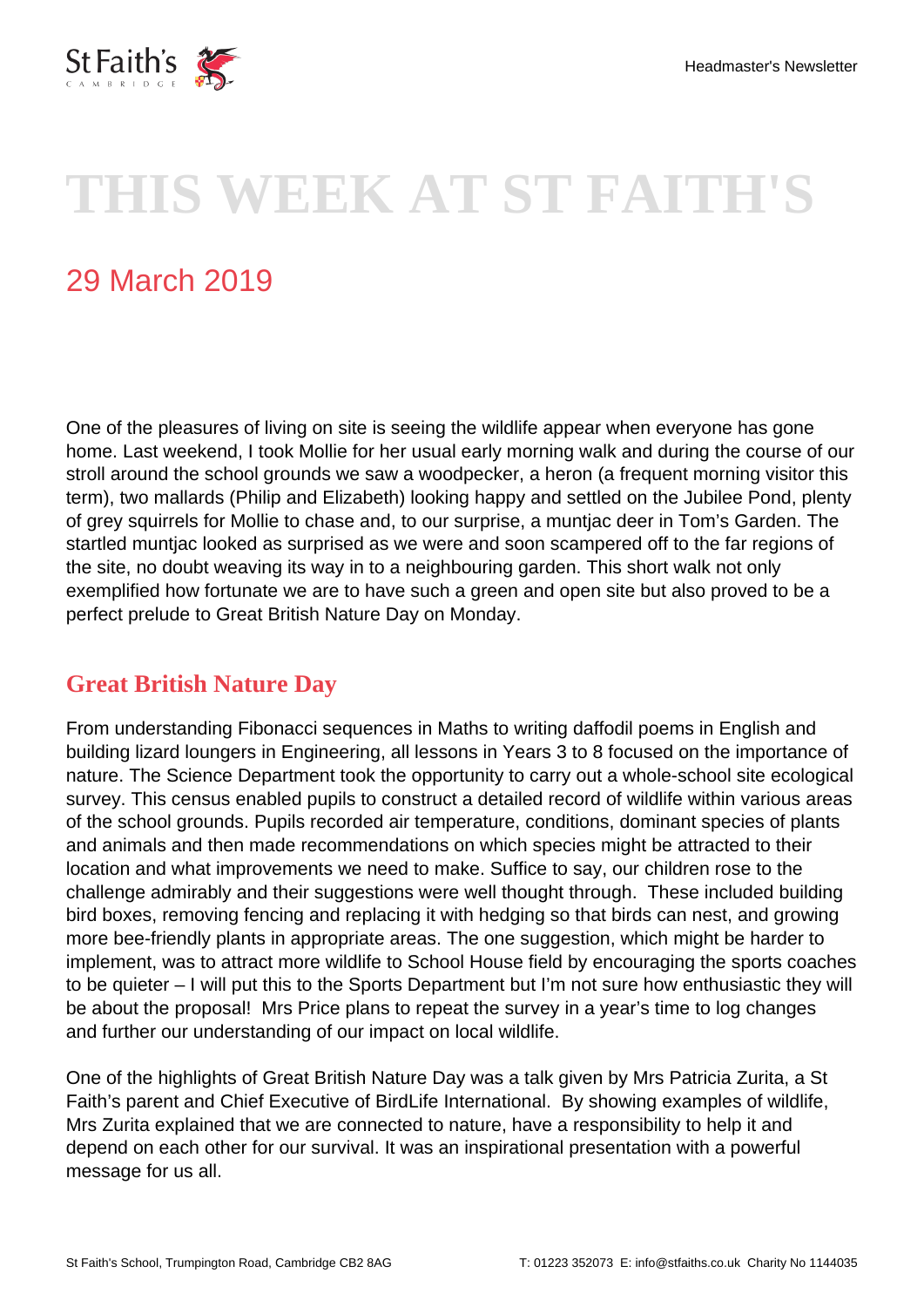

#### **Mary Poppins JR.**

This week, to the delight of all who were fortunate enough to watch it, Year 6 gave a series of supercalifragilisticexpialidocious performances of their production 'Mary Poppins JR.' This allsinging, all-dancing production of Disney's family favourite was a joy to behold from beginning to end. The choreography of the songs and dances was exceptional – who knew that supercalifragilisticexpialidocious could be danced in sign language and at such high speed? The quality of not only the acting and singing, but also the costumes, make-up and set were exceptional. As ever, I was so impressed by the confidence and clarity of the performances, the enthusiasm with which the children participated and the immense hard work that had clearly gone into the production. As one parent emailed afterwards, 'Thank you for giving our children the chance to be involved in such a great project.' Indeed, Ms Allen, Miss Kennerley and Miss Smith always go the extra mile to ensure the Year 6 production is such a triumphant spectacle and this was no exception. It made a lot of parents and grandparents very happy indeed and I will remember it for many years to come.

#### [Photos Available here](https://i.stfaiths.co.uk/media/year-6-performance---mary-j-poppins---2019)

#### **Fire Engine Visit to Foundation**

Our youngest age group wrapped up their term's topic of Superheroes with a visit from real-life fire fighter superheroes on Monday morning. There was, of course, predictable excitement when the big red fire engine pulled into the playground in front of Southfield. Each class had the opportunity to inspect the fire engine and ask the firemen lots of questions. As you might expect, having a go with the hose was a popular activity. Afterwards the firemen spoke to the children about fire safety and the importance of fire alarms and detection systems. Finally they amazed the children with the speed with which they can put on their full protective equipment and breathing apparatus - just one minute!

#### **AcE Day**

Wednesday's off-timetable Academic Enrichment (AcE) Day saw the school, once again, transform into a hive of activity as pupils from Year 3 to 8 enjoyed a variety of enrichment topics, practical activities and off-site trips. Year 3 immersed themselves in the 'Science of the Senses' which included a number of practical sessions of a scented or tactile nature. Year 4 extended their knowledge about places of worship and in particular churches including a visit to Little St Mary's Church. Year 5 enjoyed a highly creative and artistic day working on the skills and imagery of a circus and produced some striking pieces of art work based on the work of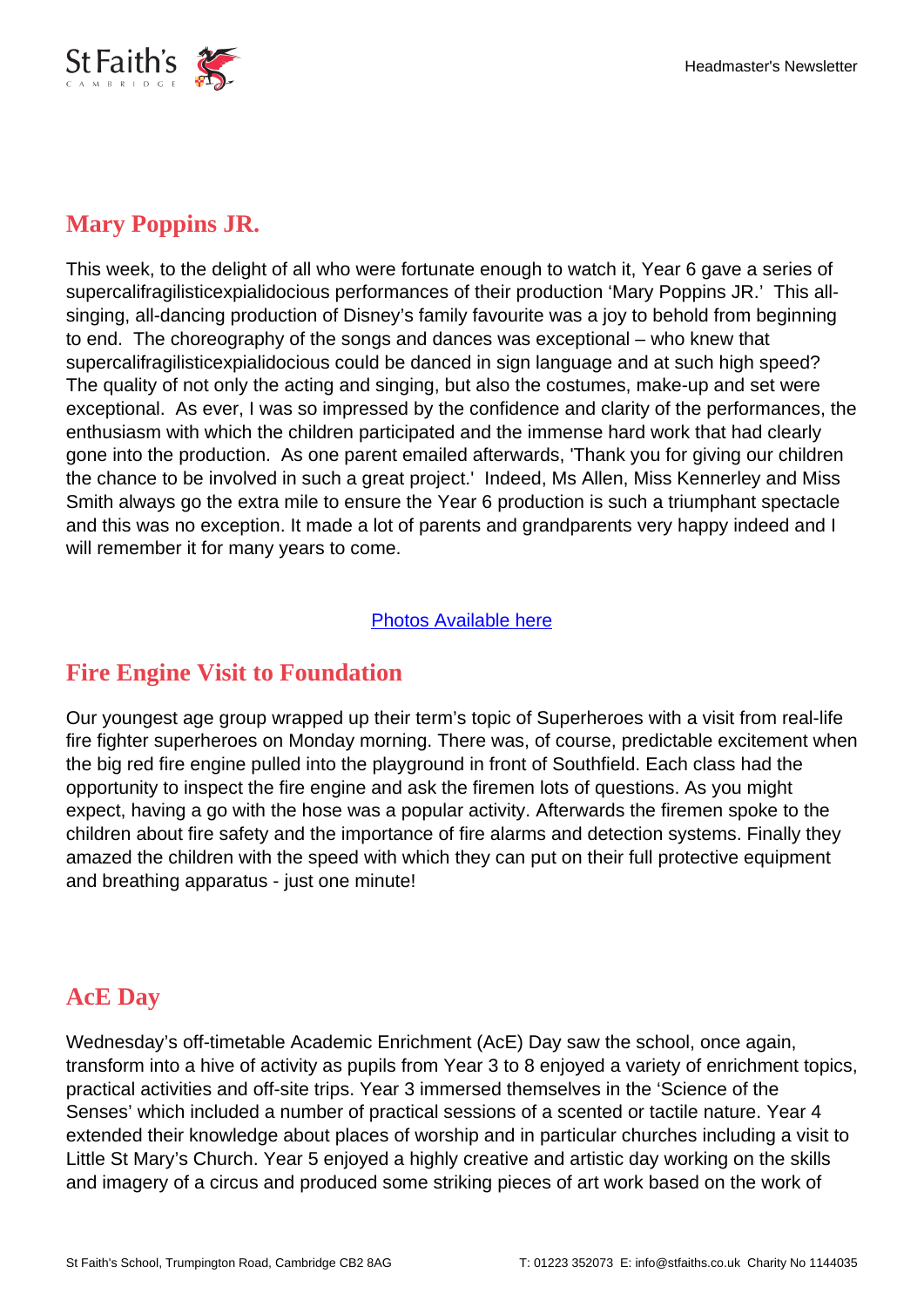

Henri Matisse. Year 6 were absorbed in their final preparations for the performances of Mary Poppins including a dress rehearsal to an audience from Year 2 and Babraham Primary School. Year 7 participated in an exciting Maths Team Challenge (details are in the index) and Year 8 spent the day considering, discussing and learning about possible future careers through talks from a variety of business people, charity leaders and influencers.

Clearly a day of such breadth and depth takes considerable organisation. My sincere thanks to all the staff who organised, coordinated and supported these enrichment events.

### **Easter House Challenge**

On Tuesday afternoon, Years 3 and 4 enjoyed the annual Easter House Challenge eggstravaganza. The Sports Hall was awash with flamboyantly decorated 'bunny ears' which the children themselves had decorated. A number of Easter themed games including the everpopular 'bunny-tossing' proved hugely entertaining to all who participated. Clearly the anticipated arrival of the Easter bunny had everyone in a hoppingly-good mood.

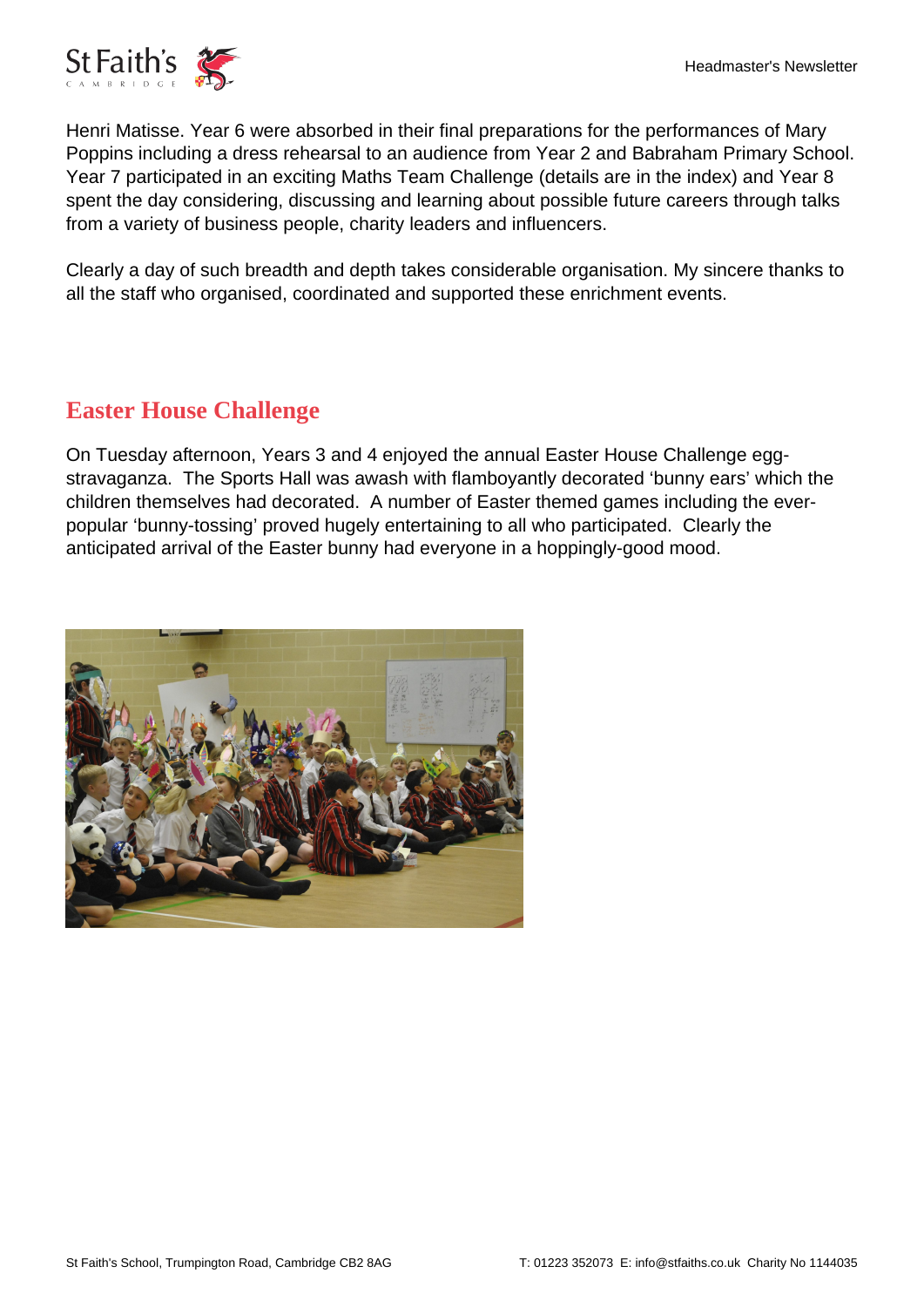



### **Sport**

Many congratulations to the U12 and U13 netballers who performed so well at the IAPS National Finals last Friday. I know that Mrs Melville and Mrs Bowes were proud of the girls reaching the finals and then representing the school with such credit. The U12 girls deserve a special mention for finishing 5th overall – a fantastic achievement.

On Tuesday I had the pleasure of watching 70 of our Year 3 and 4 children take part in an 'Open to All' swimming gala at The Leys pool. The event was very well supported by parents and there was a lovely family atmosphere as the children showed off their swimming skills and enjoyed the thrill of the friendly races. Many thanks to Mrs North for orchestrating this inclusive gala.

Yesterday, Mrs Critchley organised a House Swimming Gala for Years 7 and 8, the first of its kind for quite a few years. We were delighted with the enthusiasm of the pupils, the standard of the races and the supportive atmosphere amongst the Houses. Further details are in the 'index' of this newsletter.

#### **Year 1 Cookery Lesson**

This week, Year 1 spent an afternoon with Head Chef, Kevin, learning about good food choices following their time in the Life Bus last week. Following the story of 'The Very Hungry Caterpillar' the children chose different fruit and vegetables which they arranged into caterpillar shapes on a tortilla wrap. They then wrapped their caterpillars into 'cocoons' and ate their delicious creations. What a fun and tasty way to learn about healthy eating.

**Finally…**